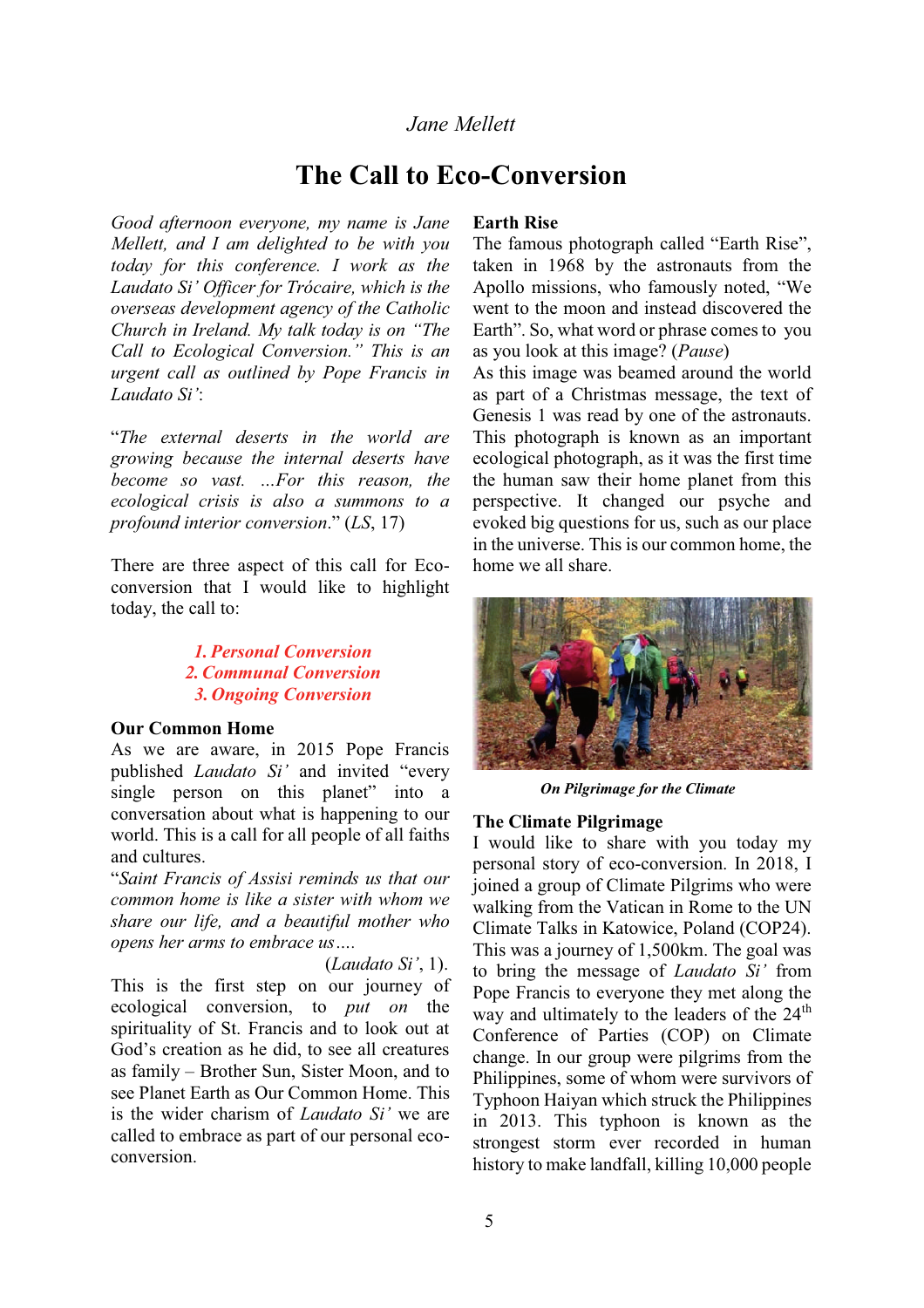in just two hours and displacing millions of others.

Joanna Sustento, a survivor of Typhoon Haiyan, is a friend and fellow Climate Pilgrim. Joanna lost her entire family in Haiyan, her parents, brother, sister-in-law and three-year-old nephew, washed away by the storm surge. She was the only one to survive from her household that night. As I journeyed with Joanna on the climate pilgrimage, I began to realize the importance of hearing the human story where climate change is concerned.

#### **Love of Neighbour**

So, the question for me is: *What does love of neighbour look like in an era of ecological breakdown?* We must really SEE those on the frontlines of this crisis, victims of climate disasters, displacement of peoples due to sealevel rise, drought, water and food insecurity. The Gospels show us that Jesus sides with the oppressed, always. Catholic Social Teaching shows us that we must always have a Preferential option for the poor. So, part of this personal ecological conversion, for me, is to keep this question to the fore: what does love of neighbour look like in an era of ecological breakdown?

### **Biodiversity crisis**

- Living Planet report in 2020 stated that 68% of wildlife has been destroyed in the period from
	- $1970 2016$  due to human activity.
- Every day around 8 million pieces of plastic makes their way into our oceans.
- 88% of the sea's surface is polluted by plastic waste.
- Ireland is the largest producer of plastic waste in the EU.

### **Degrowth**

³*The time has come to accept decreased growth in some parts of the world, in order to provide resources for other places to experience healthy growth*´*LS*, 193)

#### **1. Personal Eco-Conversion**

In *Laudato Si'* we read: "Our goal [is to] *become painfully aware, to dare to turn what is happening to the world into our own personal suffering and thus to discover what each of us can do about it*" (*Laudato Si*<sup>'</sup>, 19). Personal eco-conversion is a painful journey, it comes with a health warning. Psychologists now recognize that climate anxiety or 'ecomourning' are becoming a real issue, especially amongst young people. So, this is difficult, it is not an easy journey. Pope Francis asks us to make the suffering of the world our own painful suffering. And we do feel it at a personal level whether we realize it or not. The ecological crisis affects us deeply because we are part of nature and dependent on it.

One shocking statistic I learned on the climate pilgrimage is that just 100 companies are responsible for 71% of global emissions. Just 100 companies! These are huge corporations with a lot of power. So even this example can leave us feel completely overwhelmed and helpless. It is important to recognize these feelings and name them as part of our personal eco-conversion. Yet, the call is to stay informed about the issues, to grow in painful awareness.

#### **Signs of the Times**

*Laudato Si'* urges us to examine the signs of the times in light of the gospel: Pope Francis calls us to **listen** to the cry of the earth, the cry of the poor, the science, the call of our faith and the youth of the world.



*Reconnect with nature*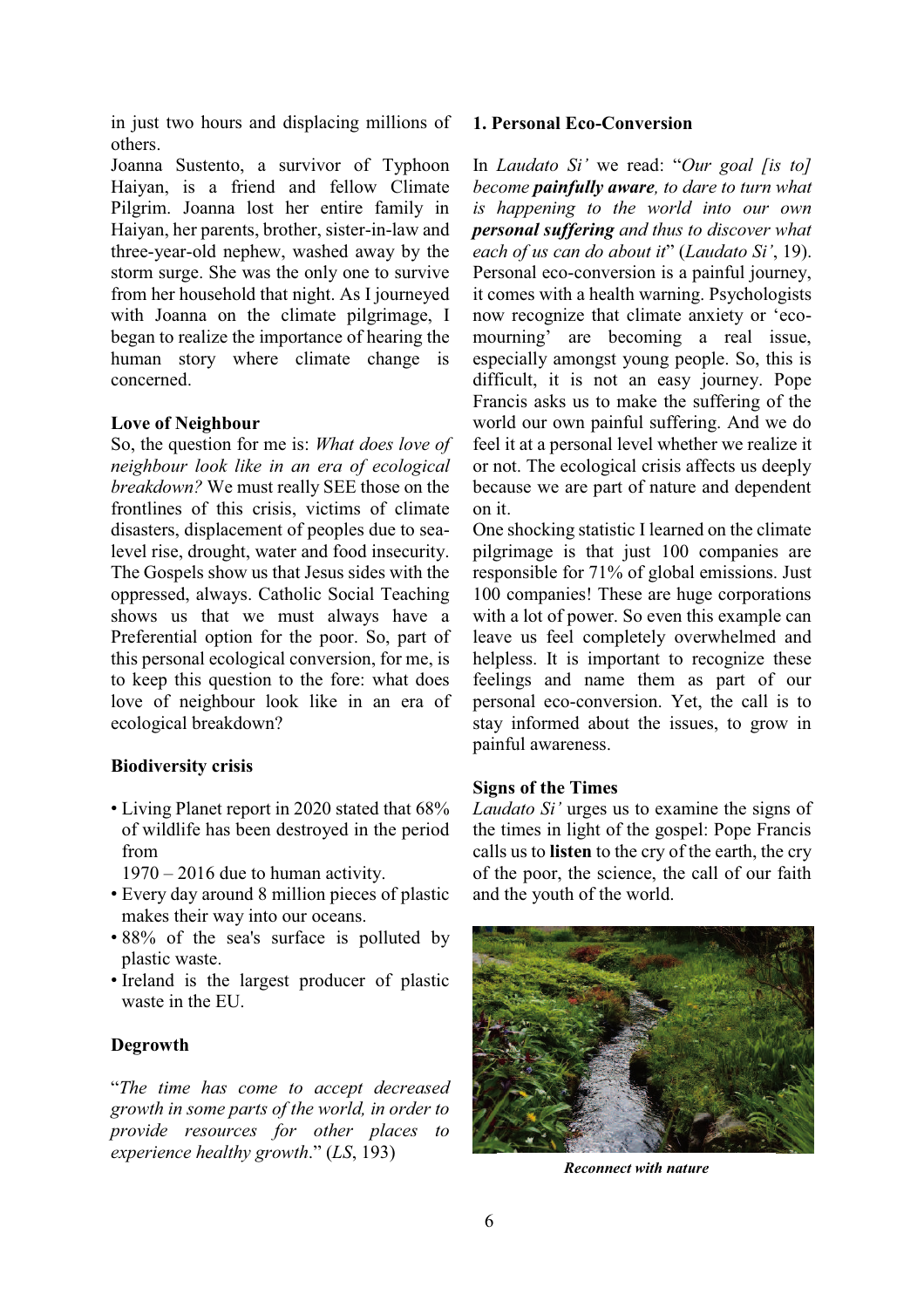### **Spiritual Crisis**

So, where to begin. We hold this *painful awareness*, listening to the cry of the earth and the poor, but we cannot remain there only. It is one part of personal eco-conversion. At the heart of *Laudato Si¶* is the reality that the roots of the ecological crisis are deeply spiritual. We have forgotten who we are and where we have come from. Pope Francis invites us to rekindle our relationship with God's creation, to look out at the world again with a child-like sense of awe and wonder. We must begin here.

My happy place is in the mountains, Carrauntoohil in Kerry, Ireland. It is where I feel deeply connected to nature and to God in nature. So, I ask you now, to reflect on your **favorite place in nature. Where is it? Connect to your senses, when you are there, what do you see, smell, touch, hear, how do you feel?** We are being urged to *reconnect* with these sacred places. *Laudato Si*<sup> $'$ </sup> urges us to listen to the Book of Creation, nature itself.

³*We cannot protect something we do not love; we cannot love what we do not know, and we cannot know what we do not see. And touch. And hear*." – Richard Louv.

Rooted in the spirituality of St. Francis: "Just *as what happens when we fall in love with someone, whenever [St. Francis] would gaze at the sun, the moon or the smallest of animals, he burst into song, drawing all other creatures into his praise.*" (*LS*, 11)

³*St. Francis, faithful to Scripture, invites us to see nature as a magnificent book in which God speaks to us and grants us a glimpse of his infinite beauty and goodness.*´*LS*, 12)

³*We need to move from: a spirituality of the divine as revealed in words to a spirituality of the divine as revealed in the visible world about us.*" – Thomas Berry

#### **A caress of God**

There are beautiful mystical passages in *Laudato Si'* to help us on this journey: "*The entire material universe speaks of God's love, his boundless affection for us. Soil, mountains everything is, as it were, a caress of God.*´

(LS 84)

We can meditate on these to grow in awareness that we are connected to one another, to the universe and to nature in ways we find it impossible to comprehend.

#### **Profound Interior Conversion**

The environmental crisis we are facing calls each of us into a profound interior conversion: *<sup><i>A</sup>*Christians need an 'ecological conversion'</sup> *where the effects of our encounter with Jesus Christ become evident in our lives and in our relationship with the world around us. Living our* vocation to be protectors of God's *handiwork is essential to a life of virtue; it is not an optional or a secondary aspect of our Christian experience.*´*Laudato Si*, 217)

In the past, perhaps care for creation was seen as an 'added extra', something which a small group people were interested in or perhaps it was something we looked at when other issues were resolved. However, *Laudato Si'* is clear that protecting God's creation is an essential part of the church's mission and our own personal call as followers of Christ.

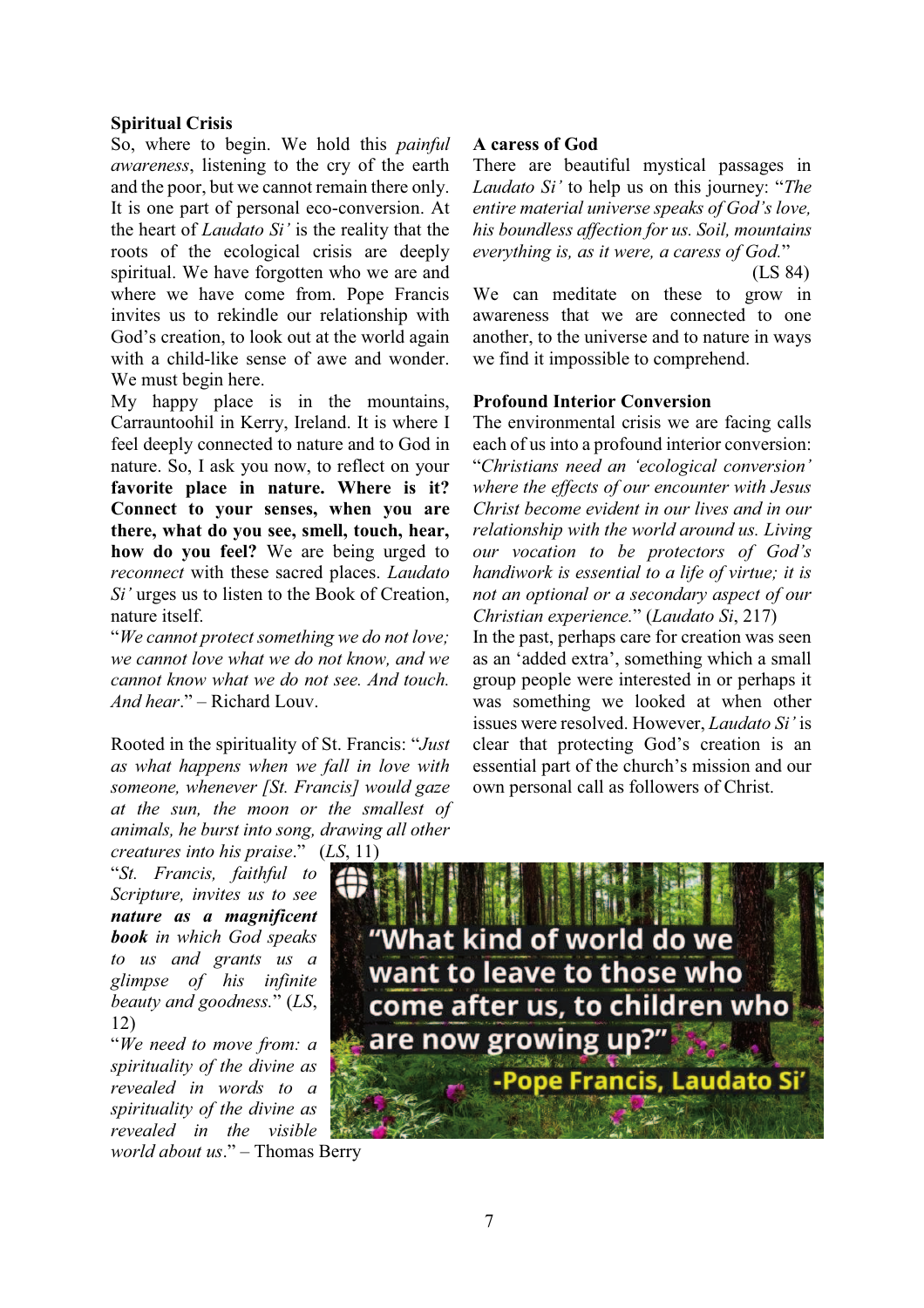### **2. Communal Conversion**

As well as a Personal Eco-Conversion, we are called to Communal Conversion. And for me, in *Laudato Si'* the key part of this Communal Conversion is the call for our communities to embrace what Pope Francis calls an Integral Ecology. What is this? Pope Francis says,

- ³*It cannot be emphasized enough how everything is interconnected. Time and space are not independent of one another, and not even atoms or subatomic particles can be considered in isolation*´*LS*, 138). So integral ecology, as its basic, is the awareness of the **interconnectedness** of all things.
- ³*Nature cannot be regarded as something separate from ourselves or a mere setting in which we live. We are part of nature, included in it and thus in constant interaction with it.*<sup>*'</sup></sup> (LS, 139).*</sup>
- *Ecology*: A study (logos) of organisms in their home (from the Greek word  $\tilde{o}_{KQ}$ ) and the vast web of interconnectedness that holds the universe together. We humans are part of this one sacred body.
- The terms Deep Ecology and Integral Ecology have become key in contemporary spiritual writers, theologians, anthropologists (Thomas Berry, Leonardo Boff, Teilhard de Chardin, Elizabeth Johnson, Ilio Delio).
- ³*St. Francis is the example par excellence...of an integral ecology lived out joyfully and authentically.... He shows us just how inseparable the bond is between concern for nature, justice for the poor, commitment to society and interior peace*´ (*LS*, 10)

# **The Field Mouse**

Did you know 99.9% of your DNA is shared with chimps; 85% of your DNA with a field mouse. 60% of your genes are shared with a banana! Did you know you share one third of your DNA with a primrose? It is time we reconnected with our cousins. "*It cannot be emphasized enough how everything is interconnected...*"

# **The Tree of Life**

This is an image which fascinates me, the Tree of Life, the many varied species of our world. And there we are, one branch of many, primate mammals, homo sapiens. This image might frighten some people because we are used to an image of a pyramid, where human beings are seen as having dominion over all of creation. This notion of dominion has contributed to the environmental crisis our world faces today, as it has been wrongly interpreted to give us permission to plunder and destroy God's creation for our own gain. So, we are invited to instead, see ourselves as one species amongst many, part of nature, embedded in this tree of life. Uniquely loved by God; yes. Created in God's image and likeness, yes; but also, part of a vast web of life.

# **The Gospel of Creation**

In Chapter 2 Pope Francis reflects on the creation accounts in the book of Genesis. He emphasizes how the word "dominion" (cf. *Gen* 1:28), has encouraged the unbridled exploitation of nature. He notes that this *is not a correct interpretation of the Bible as understood by the Church and* we must forcefully reject the notion that our being created in God's image and given dominion over the earth justifies absolute domination over other creatures.

³*It is true that we Christians have at times incorrectly interpreted the Scriptures, nowadays we must forcefully reject the notion that our being created in God's image and given dominion over the earth justifies absolute domination over other creatures*.´

*(Laudato Si', 67)* 

The biblical texts are to be read in their **context**, with an appropriate **hermeneutic**, recognizing that they tell us to "till and keep" the garden of the world (cf. Gen 2:15). "Tilling" refers to cultivating, ploughing, or working, while "keeping" means caring, **protecting**, overseeing and preserving.

We need to move away from 'Dominion' and even 'Stewardship' because Stewardship gives the sense of 'duty'. *Laudato Si* 'urges us to "CARE for Our Common Home".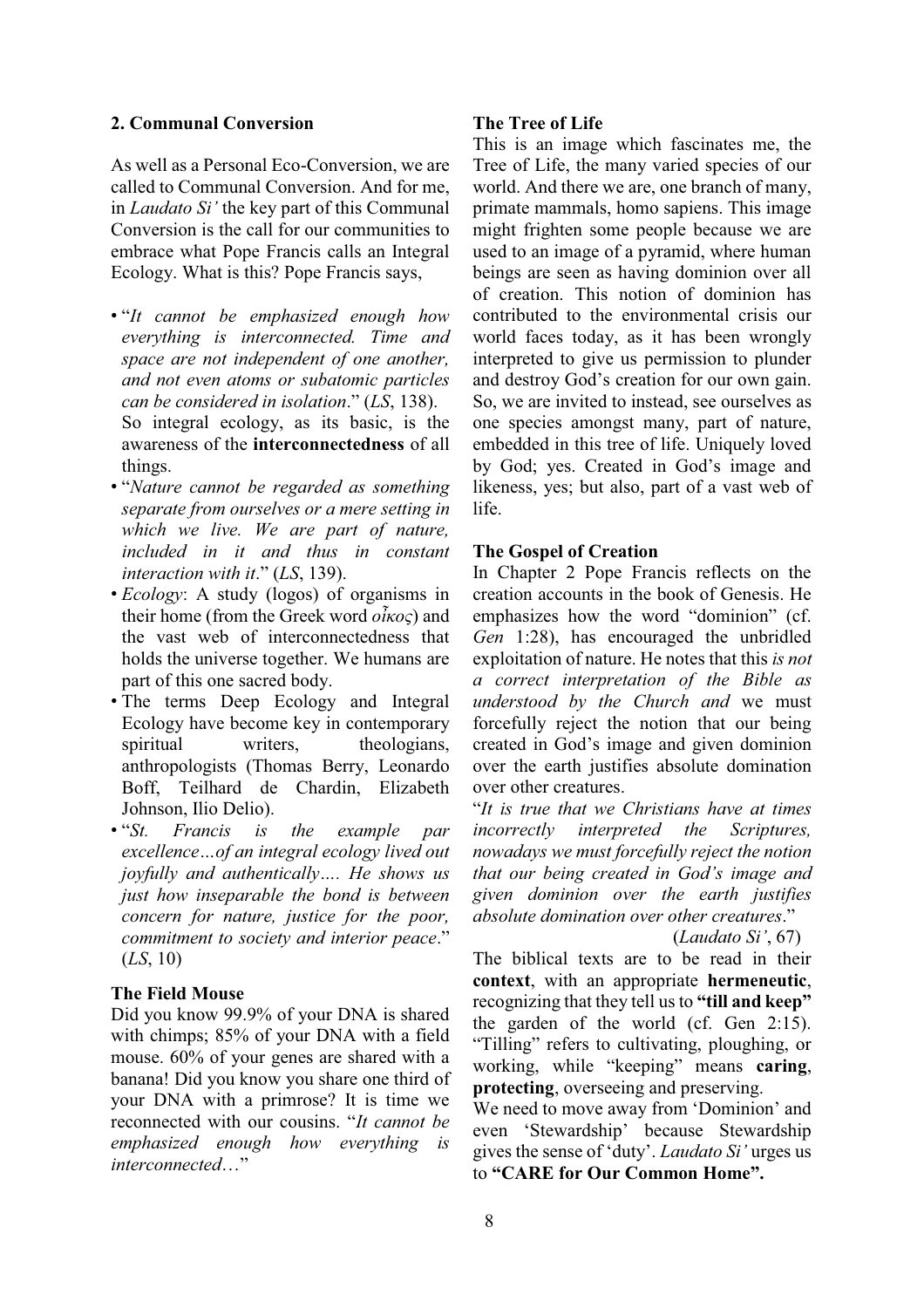Care taps into something deeper, passion, love. "This implies a relationship of **mutual** *responsibility between human beings and nature. Each community can take from the bounty of the earth whatever it needs for subsistence, but it also has the duty to protect the earth and to ensure its fruitfulness for coming generations... The Bible has no place for a tyrannical anthropocentrism (where humans are at the centre of everything) unconcerned for other creatures*´*LS*, 67). So, part of this **Communal Conversion** is

that our faith communities share this vision with people. We need a new eco-spirituality. a new way of seeing the world and of

interacting with the world that embraces the cosmic web of life.

### **The Mystery of the Universe**

*Laudato* Si' has beautiful passages to help us reflect on the vast mystery of the universe: "By the word of the Lord the heavens were made (Ps 33:6). Creation is the order of love: God's **love** is the **fundamental moving force in all created things.** God has created **everything from nothing**, in a free act of unconditional love.

µ*For you love all things that exist, and detest none of the things that* 

*you have made*¶*Wisdom* 11:24)

We are the first generations to have these images from space, to have the science, the physics of the workings of our universe. **The origins of life**, the unfolding of our universe, the evolution of matter from atoms to humanity. **We are living in the middle of a Paradigm shift:** New Universe Story, we are part of a 13.8-billion-year-old universe.

For people of faith, we are called to see God in all of it: "The love which moves the sun

**and the stars."** (*Laudato Si'*, 77). This calls for a movement from a distorted view of Creation where God was seen as absent from created matter, a dualism, to seeing God in everything. To see God's fingerprints in all of creation, the entire material universe.

Teilhard de Chardin: **Love energy was at the heart of the Big Bang.**

#### **The Gaze of Jesus**

As well as putting on the spirituality of St. Francis, *Laudato Si'* urges us to look at Jesus' relationship with nature. "[Jesus]...was in *constant touch with nature, lending it an attention full of fondness and wonder...'Lift* 

> *up your eyes, and see how the fields are already white for harvest'* (*Jn* 4:35). *Jesus constantly prays outside in nature, on mountain tops, by a lake, from boats on the water. His followers were fishermen in tune with the rhythms of the seas.*

> *He uses nature in many parables:* "The *kingdom of God is like a grain of mustard Seed...*" (*Mt* 13:31-32) *The New Testament does not only tell us of the earthly Jesus and his tangible and loving relationship with the world. It also shows him risen and glorious,*

*present throughout creation (*Col *1:19-20). The risen One mysteriously holds all creatures to himself and directs them towards fullness.* "The very flowers of the field and the *birds which his human eyes contemplated and admired are now imbued with his radiant presence*´ (*LS*, 100)

In our liturgies, our preaching, our prayer and contemplation, are we sharing this wisdom with our faith communities?



 **GREEN JESUS (St. Mary's University at Bayongbong Nueva Vizcaya, RP)**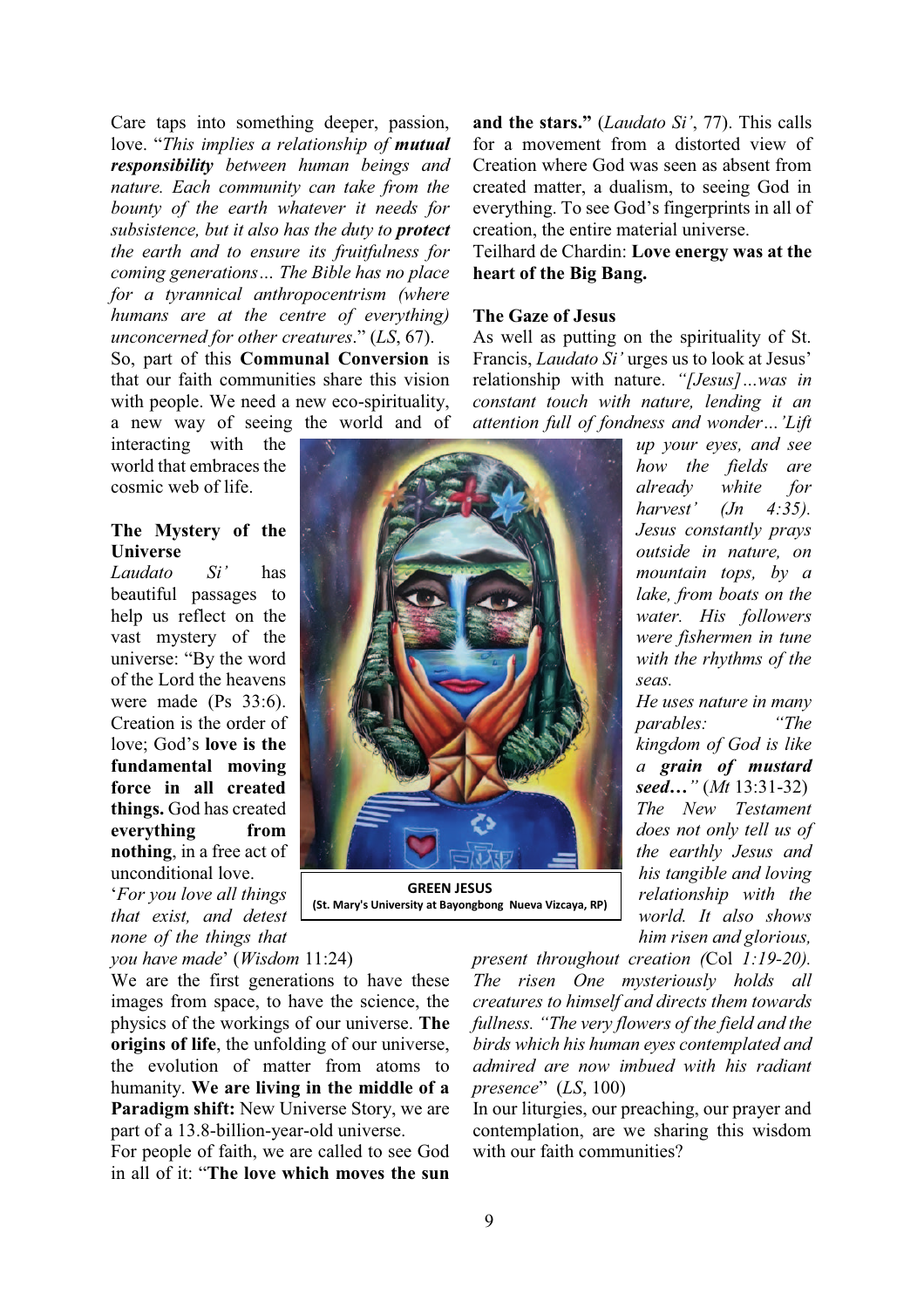### **Ecology of Daily Life**

Communal eco conversion also involves the setting in which people live their lives  $-\text{what}$ are we surrounding ourselves with? This greatly influences the way we think, feel and act. In our rooms, our homes, our workspaces, and neighborhoods. How does our local environment affect our quality of life? Green spaces are essential for our communities, especially in urban areas and city neighborhoods where people are often surrounded by cement, asphalt, metal, and glass.

**Beauty should hold a center space for our lives.** Where people can gather safely, reminding us of what it means to be related to one another and to creation.

### **Artivist**

This is an image of a mural drawn by my friend and fellow climate pilgrim, Ag Sano. He describes himself as an "artivist". He wants to bring art and nature into spaces where people don't have access to art or to nature. AG painted this mural in central Manilla in the Philippines, in an underpass which runs under the chaotic busy streets of Manilla. Thousands of people pass through there every day on their daily commute. It is an enormous mural stretching for hundreds of metres but bringing images of nature into spaces that are normally disconnected. *Laudato* Si' says, "Those who design *buildings, neighbourhoods, public spaces and cities, ought to draw on various disciplines....*" (*LS*, 150). We need the arts where communal conversion is concerned, poetry, art, music, storytelling, song. For as the famous phrase goes, 'beauty will save the world' and help us to fall in love again with the earth.

### **Intergenerational Justice**

Must be kept to the fore as we explore communal conversion. "What kind of world *do we want to leave to generations who are coming after us? To children who are now growing up?*´**This question is at the heart**  of *Laudato Si'* and it is the question that the youth climate movement is now asking the

world. *Laudato Si*<sup> $'$ </sup> urges us to remember that all it takes is one person to make a difference. ³*Doomsday predictions can no longer be met with irony or disdain. We may well be leaving to coming generations debris, desolation and filth*´

Pope Francis met Greta Thunberg in 2019, congratulated her on her work and activism and urged her to continue. This is a short video about their meeting.

*F*

https://www.youtube.com/watch?v=cj-ErzvbLfk

### **The Call of Faith Communities**

³*The majority of people living on our planet profess to be believers. This should spur religions to dialogue among themselves for the sake of protecting nature, defending the poor and building networks of respect and fraternity*.<sup>"</sup> (*LS*, 201) Faith communities have a huge responsibility to make this issue part of their mission, the Church's mission, our individual missions.



*Faiths for Climate Action* 

### **The Role of Religious Communities**

We need an Ecological spirituality which can engage with the environmental crisis our world is facing. This ecological spirituality should not be pasted on top of an older, partly outdated theology, like icing on a cake but this ecological dimension must be at the very heart of all aspects of Christian spirituality going forward; an integral ecological spirituality which brings nourishment and Life.

If religious communities can join hands with popular movements they may well be able to provide the momentum that is needed for the